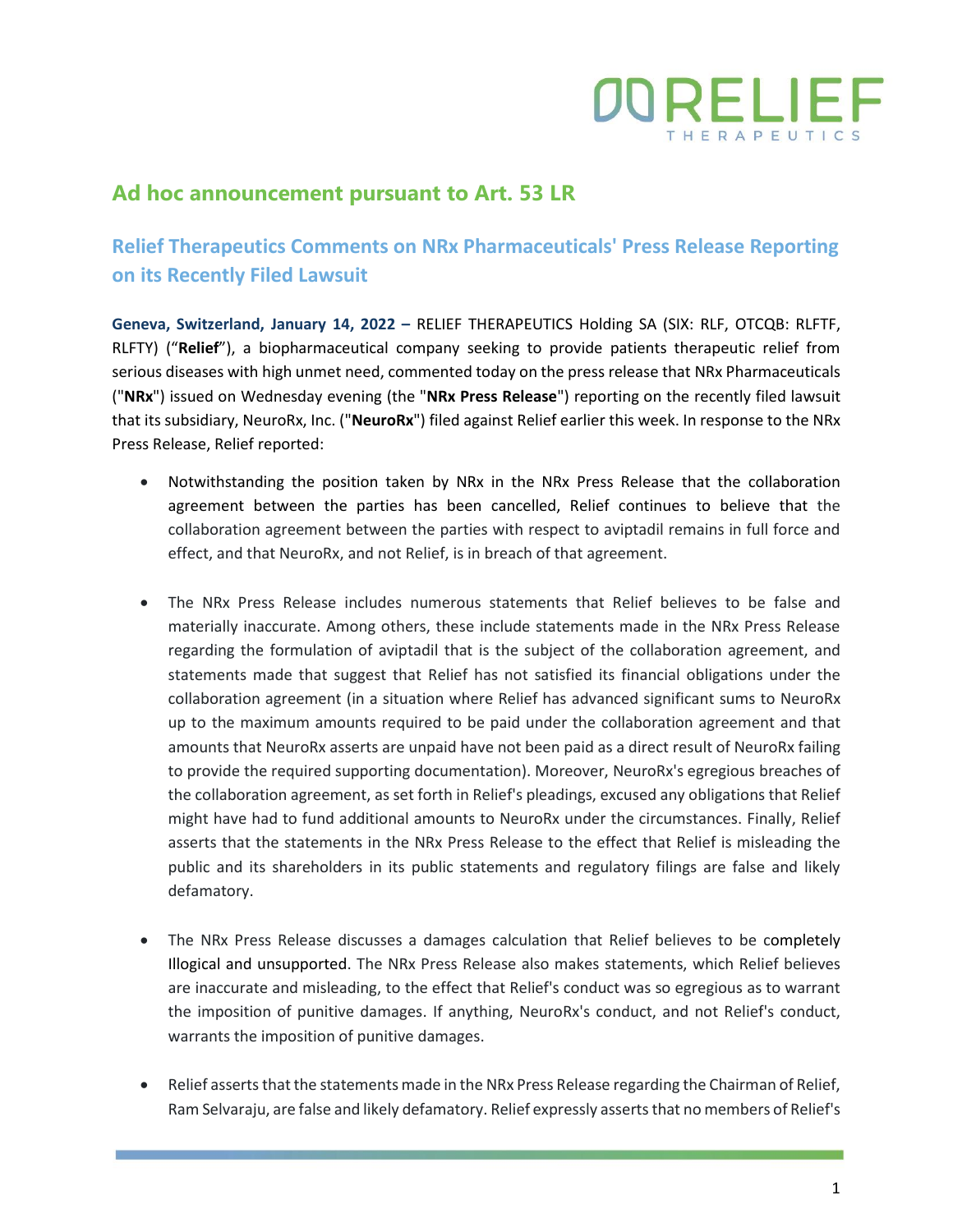

### **Ad hoc announcement pursuant to Art. 53 LR**

board or management are criminals or have been incarcerated, and Relief believes that NeuroRx's statements in the NRx Press Release, and Jonathan Javitt's statements in his multiple posts on investor message boards regarding this topic, are false and likely defamatory as to Relief and its board and management.

Relief reports that the allegations in NeuroRx's complaint will be responded to in an appropriate filing with the court after NeuroRx's complaint is served on Relief. Further, in light of NeuroRx's claims in its recently filed lawsuit, and the statements made in the NRx Press Release, Relief is considering whether to file additional claims against NeuroRx and Jonathan Javitt. While there can be no assurance, Relief remains confident in the validity of its claims against NeuroRx and Jonathan Javitt.

Finally, Relief wishes to clarify the record regarding statements made in the NRx Press Release about the date of the mediation, so that the market has clarity as to what occurred. Following the filing of Relief's complaint on October 6, 2021, the parties agreed to engage in an effort to attempt to amicably resolve the litigation, which included an agreement by NeuroRx to produce certain financial records to Relief prior to the mediation. The original date set for the mediation was January 5, 2022. However, when NeuroRx failed to meet its own deadline for producing the agreed-upon financial documents, the parties agreed to reschedule the mediation date to February 22, 2022. Therefore, the statement made in the NRx Press Release that Relief has unilaterally delayed the mediation is misleading and does not reflect the fact that had NeuroRx provided the financial records it agreed to provide prior to the mediation on the timeline that it committed to meet, the mediation would likely have taken place in early January.

#### **ABOUT RELIEF**

Relief focuses primarily on clinical-stage programs based on molecules with a history of clinical testing and use in human patients or a strong scientific rationale. Relief's lead drug candidate, RLF-100™ (aviptadil), a synthetic form of Vasoactive Intestinal Peptide (VIP), is in late-stage clinical testing in the U.S. for the treatment of respiratory deficiency due to COVID-19 through Relief's collaboration partner in the U.S., NeuroRx. Further, as part of its pipeline diversification strategy, in March 2021, Relief entered into a Collaboration and License Agreement with Acer Therapeutics for the worldwide development and commercialization of ACER-001. ACER-001 is a taste-masked and immediate release proprietary powder formulation of sodium phenylbutyrate (NaPB) for the treatment of Urea Cycle Disorders and Maple Syrup Urine Disease. Finally, Relief's recently completed acquisitions of APR Applied Pharma Research SA and AdVita Lifescience GmbH, have brought to Relief a diverse pipeline of marketed and development-stage programs.

RELIEF THERAPEUTICS Holding SA is listed on the SIX Swiss Exchange under the symbol RLF and quoted in the U.S. on OTCQB under the symbols RLFTF and RLFTY. For more information, visit [www.relieftherapeutics.com.](http://www.relieftherapeutics.com/)